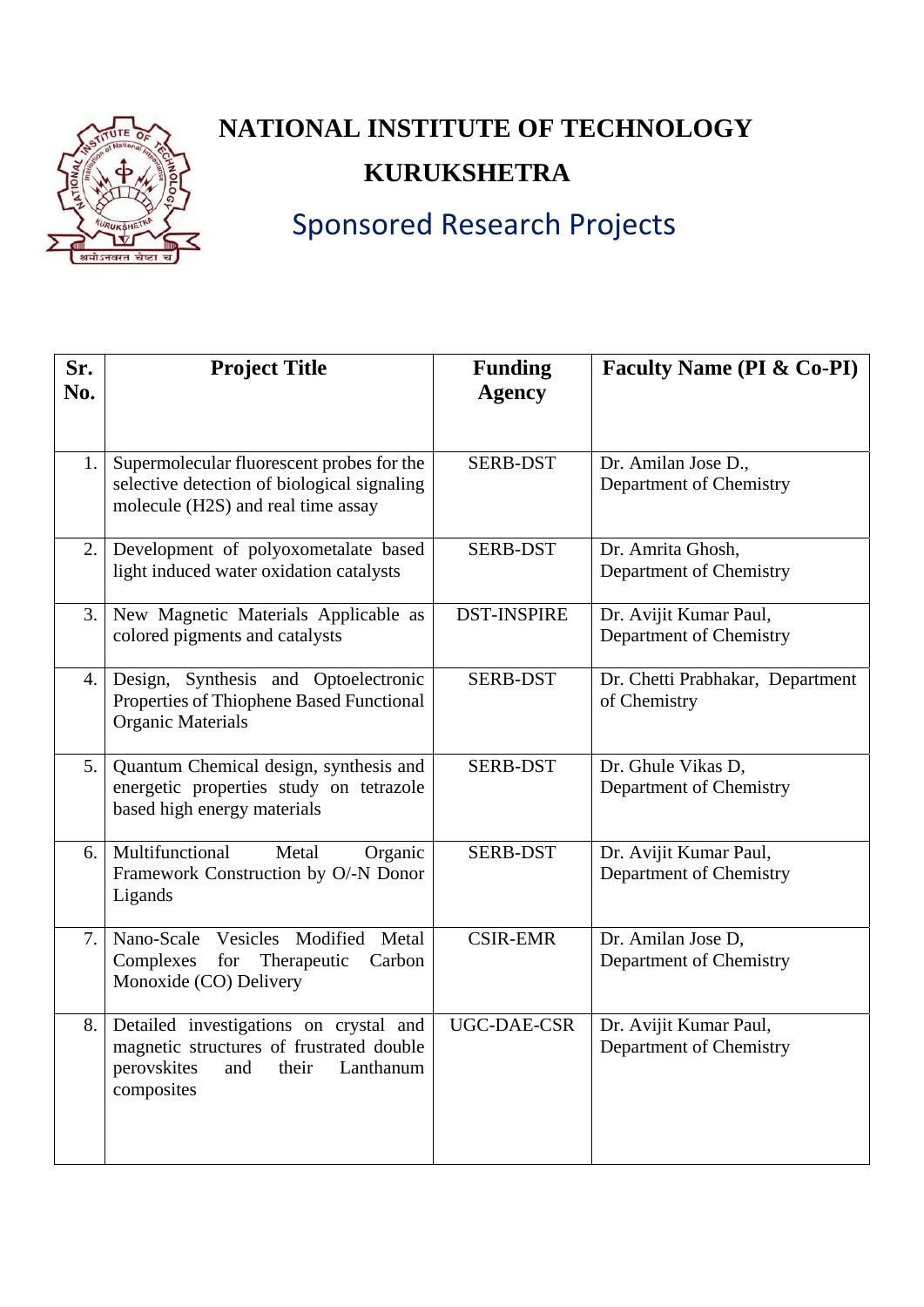| 9.  | Cationic<br>Ruthenium<br>Neutral<br>and<br>ComplexesforAmidation<br>Related<br>and<br>Reactions in Aqueous<br><b>Biphasic</b><br>and<br>Medium                        | <b>SERB-DST</b>                         | Dr. M. Senthil Kumar,<br>Department of Chemistry                                                                                                                                 |
|-----|-----------------------------------------------------------------------------------------------------------------------------------------------------------------------|-----------------------------------------|----------------------------------------------------------------------------------------------------------------------------------------------------------------------------------|
| 10. | Synthesis of Water Soluble Cobalt<br>Complexes and their Catelytic activities in<br>Aqueous and Biphasic Medium                                                       | DST under<br>Women Scientific<br>Scheme | Dr. M. Senthil Kumar<br>(Ms.Anita Bhatia, Ph.D. Scholar)<br>Department of Chemistry                                                                                              |
| 11. | Study of Ion Beam Induced Modifications<br>in Semiconducting Nanostructures                                                                                           | <b>IUAC</b>                             | Dr. R.P. Chauhan,<br>Department of Physics                                                                                                                                       |
| 12. | nano-particle<br>embedded<br>bio-<br>Silver<br>Electrical<br>polarization<br>glasses:<br>and<br>assessment of their biocompatibility                                  | <b>SERB-DST</b>                         | Dr. C.R. Mariappan,<br>Department of Physics                                                                                                                                     |
| 13. | Synthesis of Novel Random Laser<br>Materials<br>for<br>Advance<br>Photonic<br>Applications                                                                            | <b>SERB-DST</b>                         | Dr. Yashashchand Dwivedi,<br>Department of Physics                                                                                                                               |
| 14. | Investigations on Hexaferrites to search<br>strong magnetolectric compounds at room<br>temperature                                                                    | <b>CSIR</b>                             | Dr. Anurag Gaur,<br>Department of Physics                                                                                                                                        |
| 15. | Dielectric Relaxation Investigation in<br>Swift Heavy Ion Irradiated Ferroelectric<br>Ceramic/Polymer Nanocomposites                                                  | <b>IUAC</b>                             | Dr. J.K. Quamara,<br>Department of Physics                                                                                                                                       |
| 16. | Impact Assessment of RIce Varieties<br>Developed by ICAR and SAUs in India                                                                                            | <b>NCAER</b>                            | Dr. Ashwani,<br>Department of Humanities<br>&Social Sciences                                                                                                                     |
| 17. | Defending Distributed Denial of Service<br>(DDoS) Attacks using Dynamic Resource<br>Ownership and Economic Incentive<br><b>Based Solution</b>                         | <b>SERB-DST</b>                         | Dr. B.B. Gupta,<br>Department of Computer Engg.                                                                                                                                  |
| 18. | Intelligent<br>Situation<br>Real<br>Time<br>Awareness and Decision Support System<br>for Indian Defense                                                               | DR&IPR-DRDO                             | Dr. Sarika Jain (PI) and Dr.<br><b>Ashutosh Kumar Singh</b><br>(Co-PI), Department of Computer<br>Applications                                                                   |
| 19. | Classification and feature selection of<br>AVIRIS-NG airborne hyperspectral data<br>for crop cover mapping/urban mapping                                              | <b>ISRO</b>                             | Dr. Mantosh, Biswas (PI),<br>Department of Computer Engg.,<br>Dr. Surinder Deswal (Co-PI)<br>Department of Civil Engg. &<br>Dr. Mahesh Pal (Co-PI),<br>Department of Civil Engg. |
|     | 20. Students Perception About Introduction<br>of Human Values and Professional Ethics<br>As Compulsory Course In Engineering<br><b>Education An Exploratory Study</b> | <b>ICPR</b>                             | Dr. Manish Kumar Jha,<br>Department of Business<br>Administration                                                                                                                |
| 21. | Design and development of solar assisted<br>soiled desiccant air conditioning system<br>for India                                                                     | <b>SERB-DST</b>                         | Dr. Avadhesh Yadav<br>Department of Mechanical Engg.                                                                                                                             |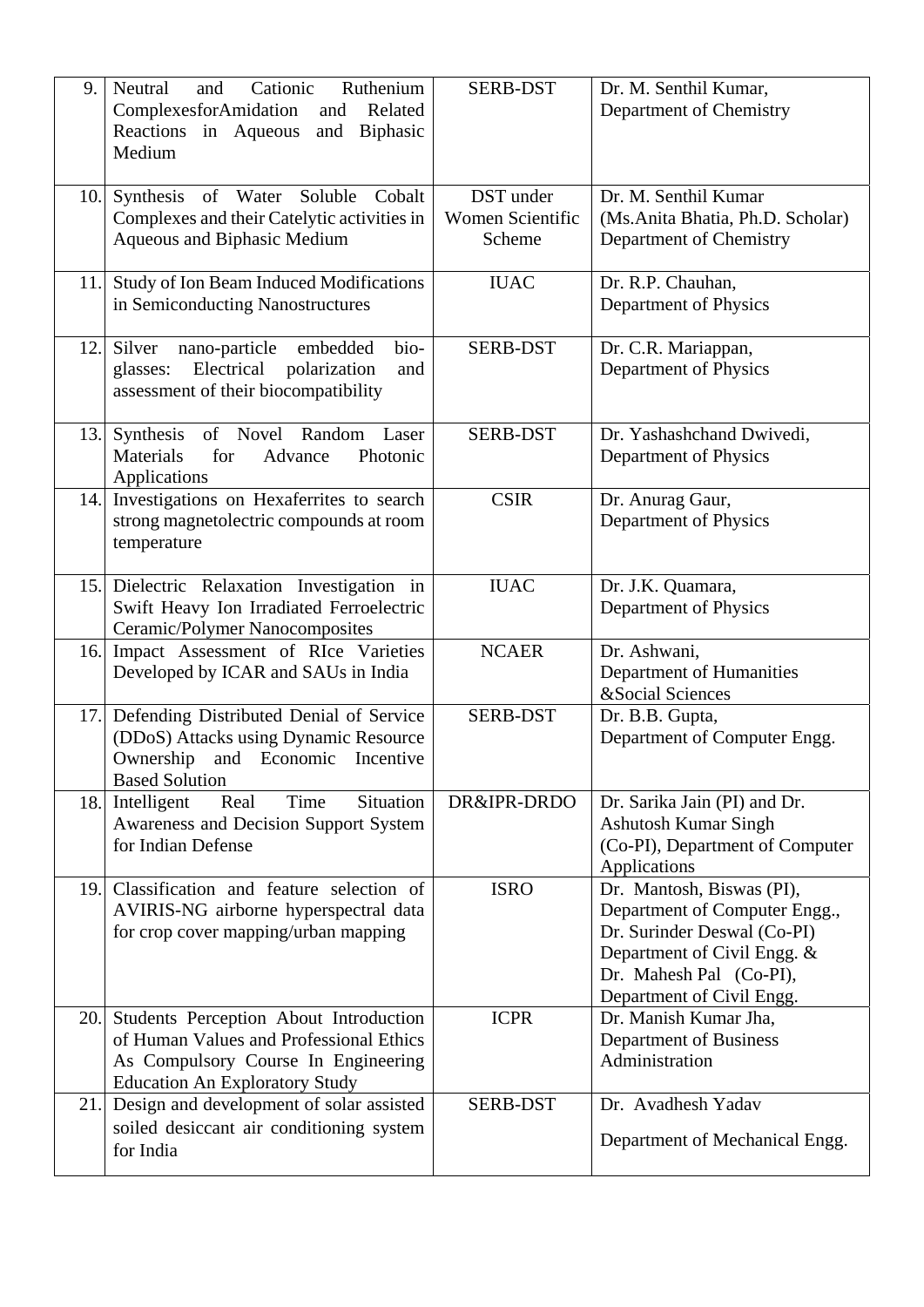| 22.  | Fusion of Optical and Mulit-frquency<br>Mulit-polarimetric<br><b>SAR</b><br>data<br>for<br>Enhanced Crop/Vegetation and Urban<br>Mapping                                         | <b>SAC-ISRO</b>                                | Dr. Mantosh, Biswas (PI),<br>Department of Computer Engg.,<br>Dr. Surinder Deswal (Co-PI)<br>Department of Civil Engg. &<br>Dr. Mahesh Pal (Co-PI),<br>Department of Civil Engg |
|------|----------------------------------------------------------------------------------------------------------------------------------------------------------------------------------|------------------------------------------------|---------------------------------------------------------------------------------------------------------------------------------------------------------------------------------|
| 23.1 | Development of Ultrasonic<br>Assisted<br>Electrochemical Mechanical<br>Finishing<br>(UAECMF)<br>Process<br>with<br>Modular<br>Tooling System for Precision Finishing of<br>Gears | <b>SERB-DST</b>                                | Dr. JP Misra<br>Department of Mechanical Engg.                                                                                                                                  |
| 24.  | Modelling and Simulation of Explosive<br>Helical<br>Flux<br>Compression<br>Driven<br>Generator                                                                                   | <b>TBRL-DRDO</b>                               | Dr. Saurabh Chanana<br>Department of Electrical Engg.                                                                                                                           |
| 25.  | Data Fusion Algorithms for Vehicle<br>Detection and Classification System                                                                                                        | <b>TBRL-DRDO</b>                               | Dr. Vikas Mittal (PI)<br>Department of Electronics &<br>Communication Engg. and<br>Dr. Monika Mittal (Co-PI)<br>Department of Electrical Engg.                                  |
| 26.  | Computational Design, Synthesis and<br>Optoelectronic<br>Properties<br>of<br>Functionalized<br>$1,3,5-$<br>Triazine<br>compounds and their Metal Complexes                       | DST under<br><b>Women Scientific</b><br>Scheme | Dr. Chetti Prabhakar<br>(Ms. Vidya VM Ph.D. Scholar)                                                                                                                            |
| 27.  | Physics Based Accurate Analytical<br>Modeling of AIGaN/GaN High Electron<br><b>Mobility Transistors</b>                                                                          | <b>DRDO</b>                                    | Dr. Ashutosh Nandi<br>Department of Electronics<br>$\&$<br><b>Communication Engg</b>                                                                                            |
| 28.  | Development of Novel Electrode Material<br>for Supercapacitor Applications                                                                                                       | <b>SERB-DST</b>                                | Dr. Prakash Chand<br>Department of Physics                                                                                                                                      |
| 29.  | Design and Development of a Hybrid<br>Powered Liquid Desiccant System for Air<br>Conditioning and Fresh Water Production                                                         | <b>SERB-DST</b>                                | Dr. Rajneesh<br>Department of Mechanical Engg.                                                                                                                                  |
|      | 30. Partition Recovery of Wireless Sensor<br>Networks<br>with the<br>integration<br>of<br>Unmanned Aerial Vehicles (UAVs)                                                        | <b>SERB-DST</b>                                | Dr. Virender Ranga<br>Department of Computer Engg.                                                                                                                              |
|      | 31. Performance Enhancement of Vapor<br><b>Compression Refrigeration System Using</b><br>Ejector as an Expansion Device                                                          | <b>SERB-DST</b>                                | Dr. Gulshan Sachdeva<br>Department of Mechanical Engg.                                                                                                                          |
| 32.  | Design and Development of a Noval<br>Approach for Secure Storage on External<br>Media and Lossless Retrieval                                                                     | <b>JCB-DRDO</b>                                | Dr. Jitender Kumar Chhabra<br>Department of Computer                                                                                                                            |
| 33.  | Implementation of Security Features in<br><b>Smart Cards</b>                                                                                                                     | <b>JCB-DRDO</b>                                | Dr. Brij Bhooshan Gupta<br>Department of Computer                                                                                                                               |
| 34.  | Modifications in the Properties of II-VI<br>Semiconducting Nanostructures By Ion<br>Beam                                                                                         | <b>IUAC-UGC</b>                                | Dr. R.P. Chauhan<br>Department of Physics                                                                                                                                       |